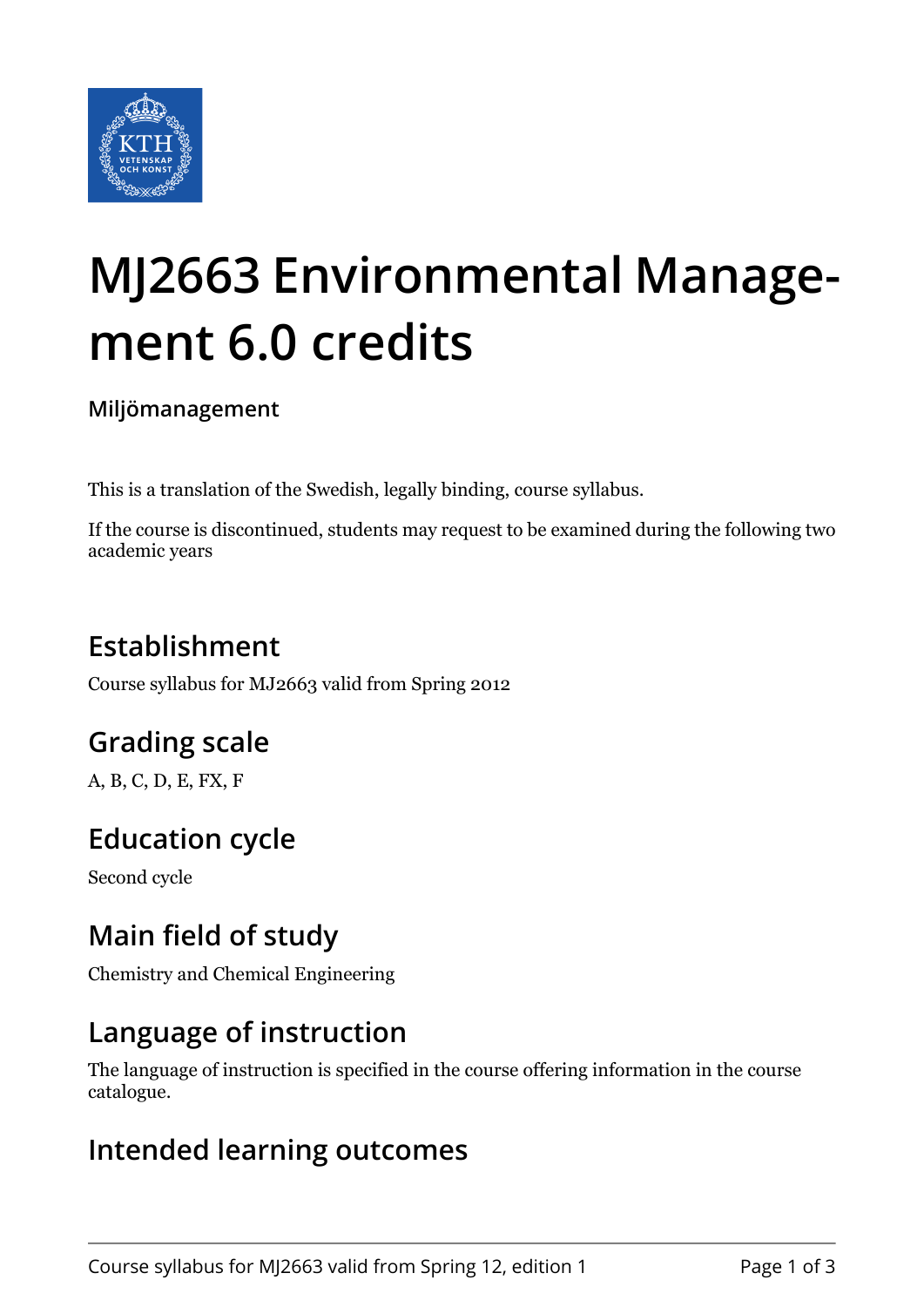The overall aim of the course is to give an introduction to how companies and organizations deal with environmental and sustainability matters. The course reflects different strategies, tools and accounting systems being used in the current development process and the driving forces behind them. The course discusses both process and product development in different companies related to sustainable development.

After concluding this course the student should be able to:

- Describe and explain motivations and driving forces behind the development of EMS, and process and product development in companies and organizations.
- Describe and explain the processes for certification, registration and maintenance of an EMS according to ISO 14001 and EMAS.
- Describe and explain the most significant tools in the environmental and sustainability monitoring and planning in companies and organizations. Corporate Social Responsibility, Codes of Conduct, Environmental- and Sustainability reporting, Climate Indexes, and how sustainability and financial performance can be integrated in the frameworks of GRI Sustainability Reporting and Dow Jones Sustainability Index.
- In a written case study describe, explain and analyze the environmental- and sustainability performance of one company and critically review the goals achieved.

#### **Course contents**

Strategies, motivations and driving forces to implement and develope environmental management systems in companies and organisations. Current EMS and Standards as ISO 14001 and EMAS, GRI Sustainability Reporting and Dow Jones Sustainability Index, and tools like Corporate Social Responsibility, Codes of Conduct, Environmental- and Sustainability reporting, Climate Indexes.

## **Specific prerequisites**

At least 120 academic credits (ECTS) in a program of engineering or natural science or the course MJ1500 or MJ1502 or corresponding knowledge. Ddocumented profieciency in english B or equivalent.

#### **Course literature**

Epstein, Marc J.: Making Sustainability Work.Best practices in managing and measuring corporate social, environmental, and economic impacts. Greenleaf Publishing Limited, 2008.

## **Examination**

- PRO1 Project, 4.0 credits, grading scale: A, B, C, D, E, FX, F
- TEN1 Examination, 2.0 credits, grading scale: P, F

Based on recommendation from KTH's coordinator for disabilities, the examiner will decide how to adapt an examination for students with documented disability.